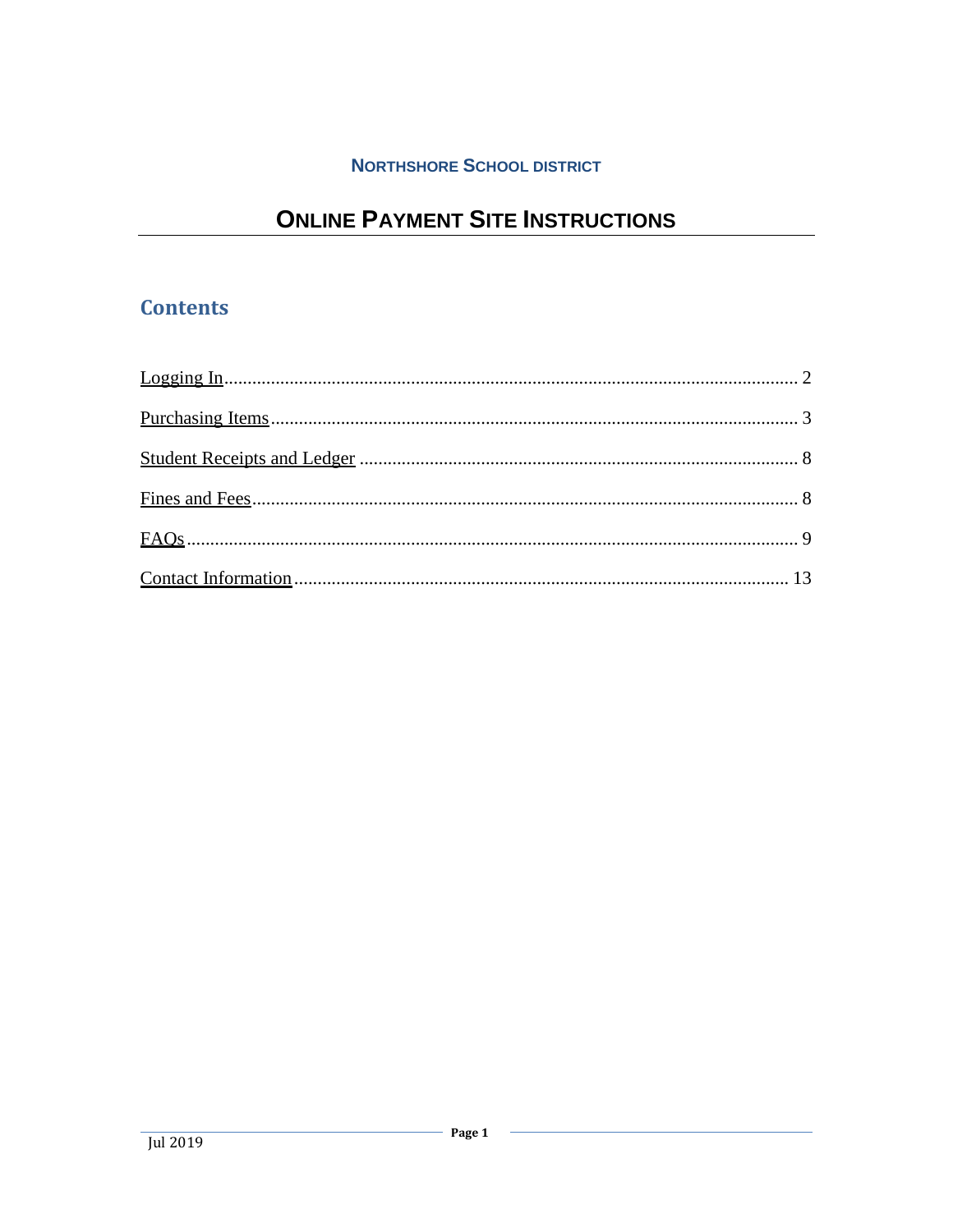# **Logging In**

<https://schoolsales.nsd.org/>

<span id="page-1-0"></span>

| <b>Northshore School District</b><br>Strengthening Our Community Through Excellence In Education |                                                                                                                                                                                                                                                                                                                                                                                                                                                                                                                                                             |
|--------------------------------------------------------------------------------------------------|-------------------------------------------------------------------------------------------------------------------------------------------------------------------------------------------------------------------------------------------------------------------------------------------------------------------------------------------------------------------------------------------------------------------------------------------------------------------------------------------------------------------------------------------------------------|
|                                                                                                  | Sign in using your NSD parent TouchBase login information.<br>If you do not have your NSD parent TouchBase login information, please contact your student's school so your purchase can be credited to your<br>student's account. Contact information can be found in the "Need help using this site?" link below.                                                                                                                                                                                                                                          |
| <b>User Name</b>                                                                                 | <b>User Name</b>                                                                                                                                                                                                                                                                                                                                                                                                                                                                                                                                            |
| Password                                                                                         | Password                                                                                                                                                                                                                                                                                                                                                                                                                                                                                                                                                    |
|                                                                                                  | Sign in                                                                                                                                                                                                                                                                                                                                                                                                                                                                                                                                                     |
|                                                                                                  | If you do not have a student at Northshore, you may create a quest login for purchases such as donations and drama performance tickets.<br>Purchases made using a quest login WILL NOT be credited to a student's account. CLICK HERE to create a non-NSD parent quest login.<br>For the best viewing experience with TouchBase, please use Internet Explorer 9 or 10 and have "Compatibility Mode" turned on.<br>Otherwise, use of other browsers such as Google Chrome, Mozilla Firefox, and Safari are highly recommended.<br>Need help using this site? |
| 3330 Monte Villa Parkway, Bothell, Washington<br>@2019                                           | <b>Terms &amp; Conditions</b><br>Help                                                                                                                                                                                                                                                                                                                                                                                                                                                                                                                       |

**User Name and Password**

Contact your student's school to obtain your TouchBase user name and password.

You may create a guest login to purchase items not related to a student account such as event tickets and fundraiser items or to make a donation.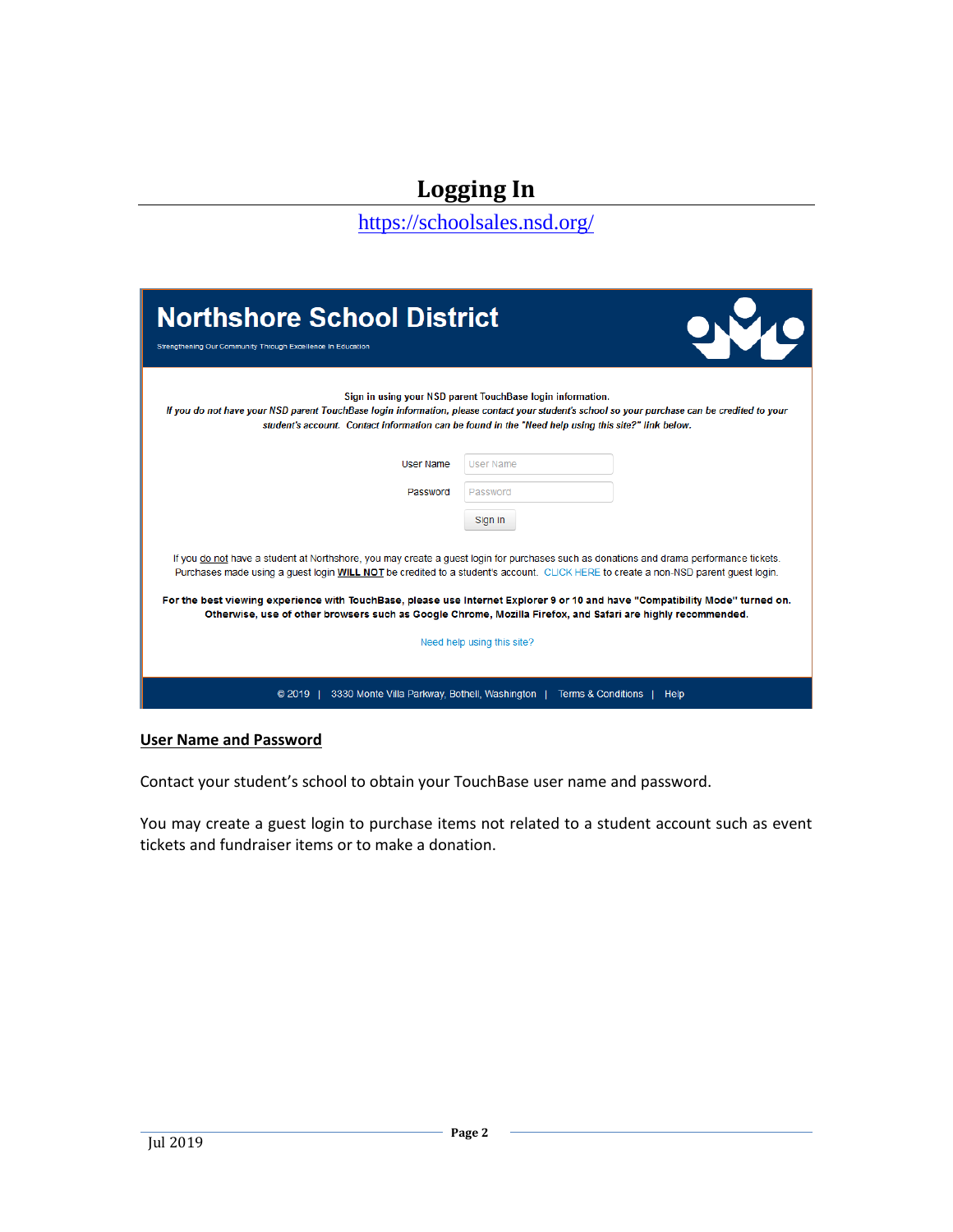| Strengthening Our Community Through Excellence In Education | <b>Northshore School District</b>                                           |                   |                                |
|-------------------------------------------------------------|-----------------------------------------------------------------------------|-------------------|--------------------------------|
| <b>Your Family</b>                                          |                                                                             | <b>Contact Us</b> | $\blacktriangleright$ Checkout |
|                                                             | Who are you shopping for?                                                   |                   |                                |
|                                                             | © 2015   3330 Monte Villa Parkway, Bothell, Washington   Terms & Conditions | Help              |                                |

<span id="page-2-0"></span>Click on the name of the student you would like to purchase items for.

Select "Items At Student's School."

| <b>Northshore School District</b><br>Strengthening Our Community Through Excellence In Education |                |                                               |                               |                   |          |
|--------------------------------------------------------------------------------------------------|----------------|-----------------------------------------------|-------------------------------|-------------------|----------|
| <b>Your Family</b>                                                                               |                |                                               |                               | <b>Contact Us</b> | Checkout |
|                                                                                                  |                |                                               |                               |                   | Search   |
|                                                                                                  | Shop           |                                               |                               |                   |          |
|                                                                                                  |                | Items At Student's School                     |                               |                   |          |
|                                                                                                  |                | Items At All Schools                          |                               |                   |          |
|                                                                                                  |                | Pay Fines/Fees                                |                               |                   |          |
|                                                                                                  | <b>Reports</b> |                                               |                               |                   |          |
|                                                                                                  |                | <b>Purchase History</b>                       |                               |                   |          |
|                                                                                                  |                | <b>Reprint Receipts</b>                       |                               |                   |          |
|                                                                                                  |                | <b>Unpaid Fines/Fees</b>                      |                               |                   |          |
|                                                                                                  |                | On Account History                            |                               |                   |          |
|                                                                                                  | <b>Other</b>   |                                               |                               |                   |          |
|                                                                                                  |                | <b>Recurring Purchases</b>                    |                               |                   |          |
|                                                                                                  | $@2015$        | 3330 Monte Villa Parkway, Bothell, Washington | <b>Terms &amp; Conditions</b> | Help              |          |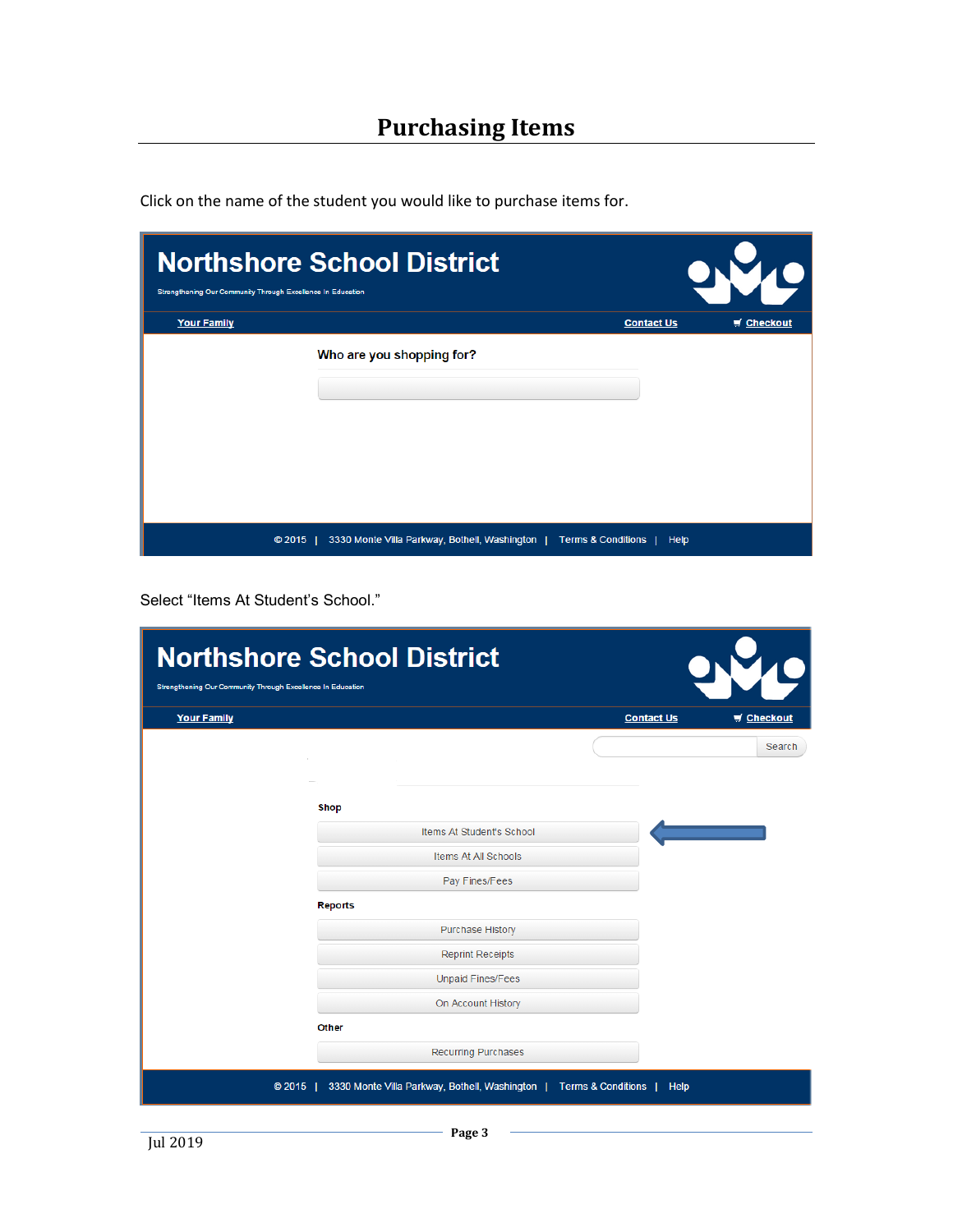#### Add available items to your cart.

| <b>Your Family</b>  |                                                                                                                                                                                                                                                                                                                                                |     | <b>Contact Us</b> | $\equiv$ Checkout |
|---------------------|------------------------------------------------------------------------------------------------------------------------------------------------------------------------------------------------------------------------------------------------------------------------------------------------------------------------------------------------|-----|-------------------|-------------------|
| <b>Shopping for</b> |                                                                                                                                                                                                                                                                                                                                                |     |                   | Search            |
| You are here        | DISTRICT / High School / Inglemoor High School / ASB CARDS                                                                                                                                                                                                                                                                                     |     |                   |                   |
| Categories          | ASB IHS   ASB 9th Grade                                                                                                                                                                                                                                                                                                                        |     |                   |                   |
|                     | <b>Item</b>                                                                                                                                                                                                                                                                                                                                    | Qty | <b>Amount</b>     |                   |
|                     | ASBC14-15<br>55.00<br>ASB Card 2014-2015<br>Pictures for ID/ASB cards will be taken September 5 during English classes. Picture retakes and<br>make-ups will be taken October 9. Picture ID is required to ride school busses. Students are<br>required to carry picture ID when on campus. ASB purchase is non-refundable.                    |     |                   | <b>Buy</b>        |
|                     | ASB9/14-15<br>9th Grade ASB Sticker 2014-201<br>Please choose this item for your 9th grader playing a high school sport. 9th grade ASB sticker<br>available for pick up at your junior high or high school. 9th grade ASB sticker attaches to junior<br>high ID card. Purchase early for free admittance to home games. ASB is non-refundable. | 1   | 55.00             | <b>Buy</b>        |

Review your cart your cart at any time by clicking on the "Checkout" link at the top right of the screen.

| <b>Your Family</b>                                                                |                       |             | <b>Contact Us</b> | Checkout<br>$\blacksquare$ |
|-----------------------------------------------------------------------------------|-----------------------|-------------|-------------------|----------------------------|
| <b>Your Cart</b>                                                                  |                       |             |                   |                            |
| <b>Customer</b>                                                                   | Item                  |             | <b>Price</b>      |                            |
|                                                                                   | ASB Card 2014-2015    |             | \$55.00           | Remove                     |
|                                                                                   |                       | Subtotal    | \$55.00           |                            |
|                                                                                   |                       | Tax (0.00%) | \$0.00            |                            |
| * Important notice: you may be charged a processing fee for your online purchase. | <b>Processing Fee</b> | \$1.95      |                   |                            |
|                                                                                   |                       | Total       | \$56.95           |                            |
|                                                                                   |                       |             |                   |                            |
|                                                                                   |                       |             | Continue Shopping | Checkout                   |
|                                                                                   |                       |             |                   |                            |

- 1. Review items for purchase
	- Remove items if necessary
	- Review total
- 2. Continue shopping
	- This will return you to the item listing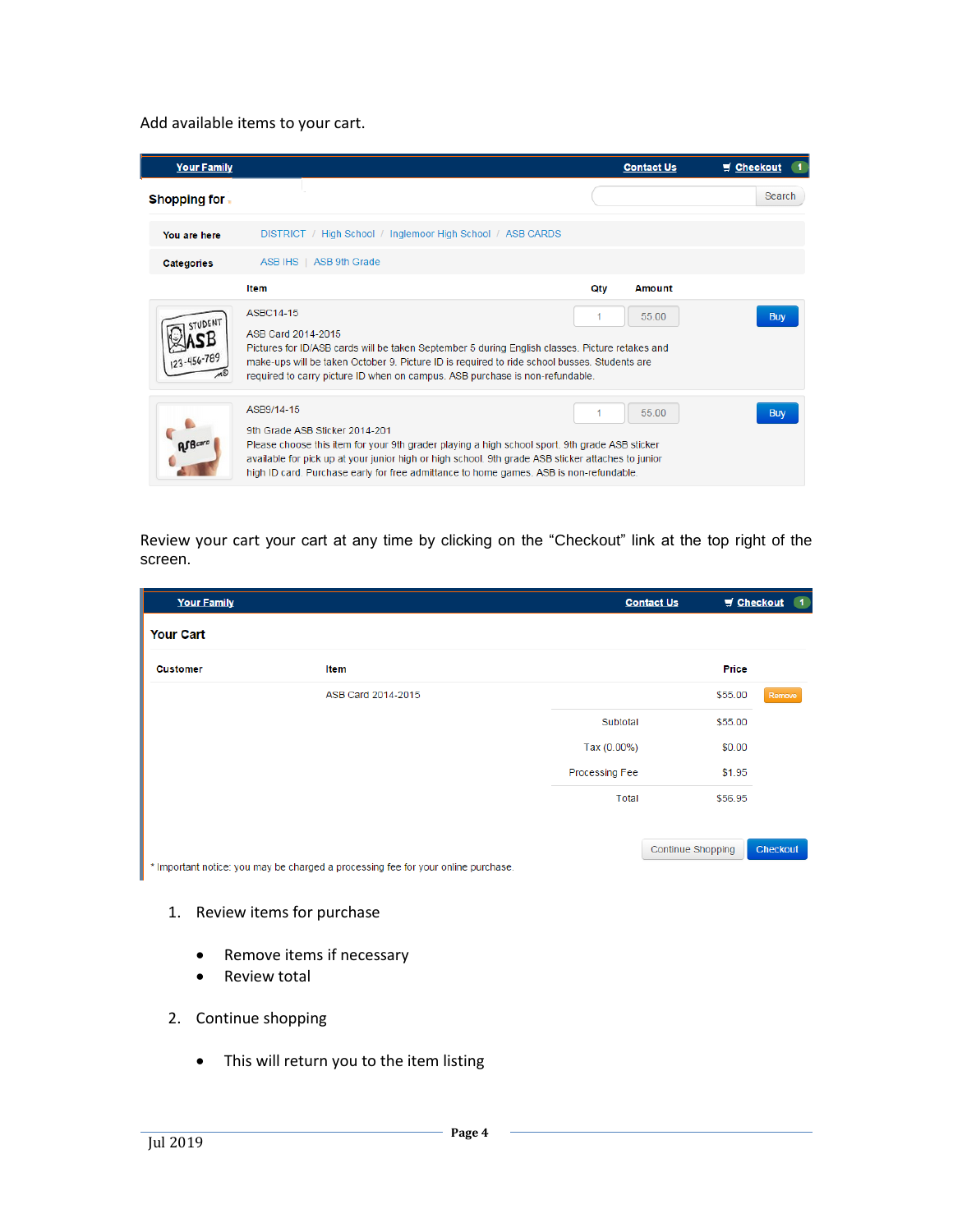- You can purchase items for another family member by choosing "Your Family" at the upper left of the screen
- 3. Proceed to checkout and payment process
	- Continue to billing information screen to finish transaction

| <b>Your Family</b>    |                                                                                 |                     | <b>Contact Us</b>     | $\blacksquare$<br>$\blacksquare$ Checkout |
|-----------------------|---------------------------------------------------------------------------------|---------------------|-----------------------|-------------------------------------------|
| <b>First Name</b>     | <b>First Name</b>                                                               | <b>Summary</b>      |                       |                                           |
| Last Name             | <b>Last Name</b>                                                                | <b>Customer</b>     | Item                  | Price                                     |
| Credit Card #         | Credit Card #                                                                   | <b>Parker Albin</b> | ASB Card 2014-2015    | \$55.00                                   |
|                       |                                                                                 |                     | Subtotal              | \$55.00                                   |
|                       | <b>EXPLANATION</b><br><b>VISA</b><br><b>MasterCan</b>                           |                     | Tax (0.00%)           | \$0.00                                    |
| Expiration            | 01<br>2015<br>▼<br>7                                                            |                     | <b>Processing Fee</b> | \$1.95                                    |
| Card Security Code    | <b>CVV</b>                                                                      |                     | Total                 | \$56.95                                   |
| <b>Street Address</b> | <b>Street Address</b>                                                           |                     |                       |                                           |
| Zip Code              | Zip Code                                                                        |                     |                       |                                           |
|                       | Pay Now                                                                         |                     |                       |                                           |
| saved.                | To ensure the security of your payment information your card information is not |                     |                       |                                           |

#### Input billing information

**Cards accepted** – Visa, Mastercard, American Express

The CVV code is the three-digit code located after the credit card number on the signature strip of Visa & Master Card. The American Express code is a 4-digit number located on the front of the card (see example).

This site has elected to only accept credit card transactions with these extra security numbers, making your payment as secure as possible.

| FOR EUSTOWER SERVICE CALL TOLL FREE 1 801-500-0010                                                    |                             | <b>American Express</b>                                               |
|-------------------------------------------------------------------------------------------------------|-----------------------------|-----------------------------------------------------------------------|
| 0000 0000 0000 0000 000<br>Cardholder Name<br><b>JulyHorneso EngineerUne</b><br>NUTE LINEETING SHOWED | 3-digit<br>security<br>code | 1234<br>つつつつ<br>60000<br>ACTIVE THINK<br>06.00                        |
| <b>Masay</b><br><b>VISA</b>                                                                           |                             | <b>GEORGE GEO</b><br><b>DAMES</b><br>4 Digit Card Verification Number |

**Note:** Your credit card will be charged after clicking "Pay Now"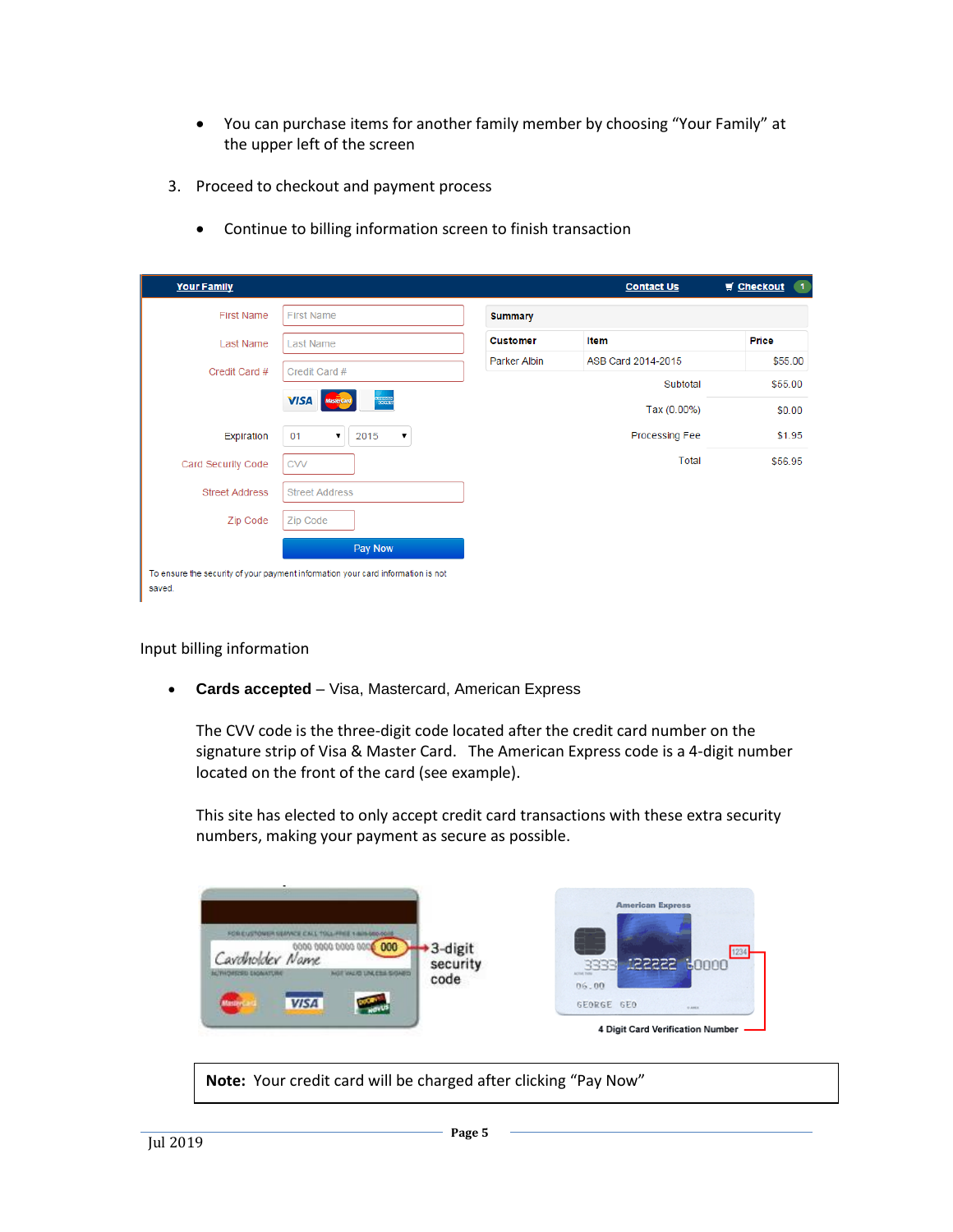# **Student Receipts and Ledger**

<span id="page-5-0"></span>You can access and/or print individual receipts for any student by clicking on their name and selecting "Reprint Receipts." The listing includes all receipts for that student, including purchases made at the school building.

| <b>Northshore School District</b><br>Strengthening Our Community Through Excellence In Education |                |                                               |                               |                   |
|--------------------------------------------------------------------------------------------------|----------------|-----------------------------------------------|-------------------------------|-------------------|
| <b>Your Family</b>                                                                               |                |                                               | <b>Contact Us</b>             | $\equiv$ Checkout |
|                                                                                                  |                |                                               |                               | Search            |
|                                                                                                  |                |                                               |                               |                   |
|                                                                                                  | <b>Shop</b>    |                                               |                               |                   |
|                                                                                                  |                | Items At Student's School                     |                               |                   |
|                                                                                                  |                | Items At All Schools                          |                               |                   |
|                                                                                                  |                | Pay Fines/Fees                                |                               |                   |
|                                                                                                  | <b>Reports</b> |                                               |                               |                   |
|                                                                                                  |                | <b>Purchase History</b>                       |                               |                   |
|                                                                                                  |                | <b>Reprint Receipts</b>                       |                               |                   |
|                                                                                                  |                | <b>Unpaid Fines/Fees</b>                      |                               |                   |
|                                                                                                  |                | On Account History                            |                               |                   |
|                                                                                                  | <b>Other</b>   |                                               |                               |                   |
|                                                                                                  |                | <b>Recurring Purchases</b>                    |                               |                   |
|                                                                                                  | © 2015         | 3330 Monte Villa Parkway, Bothell, Washington | <b>Terms &amp; Conditions</b> | Help              |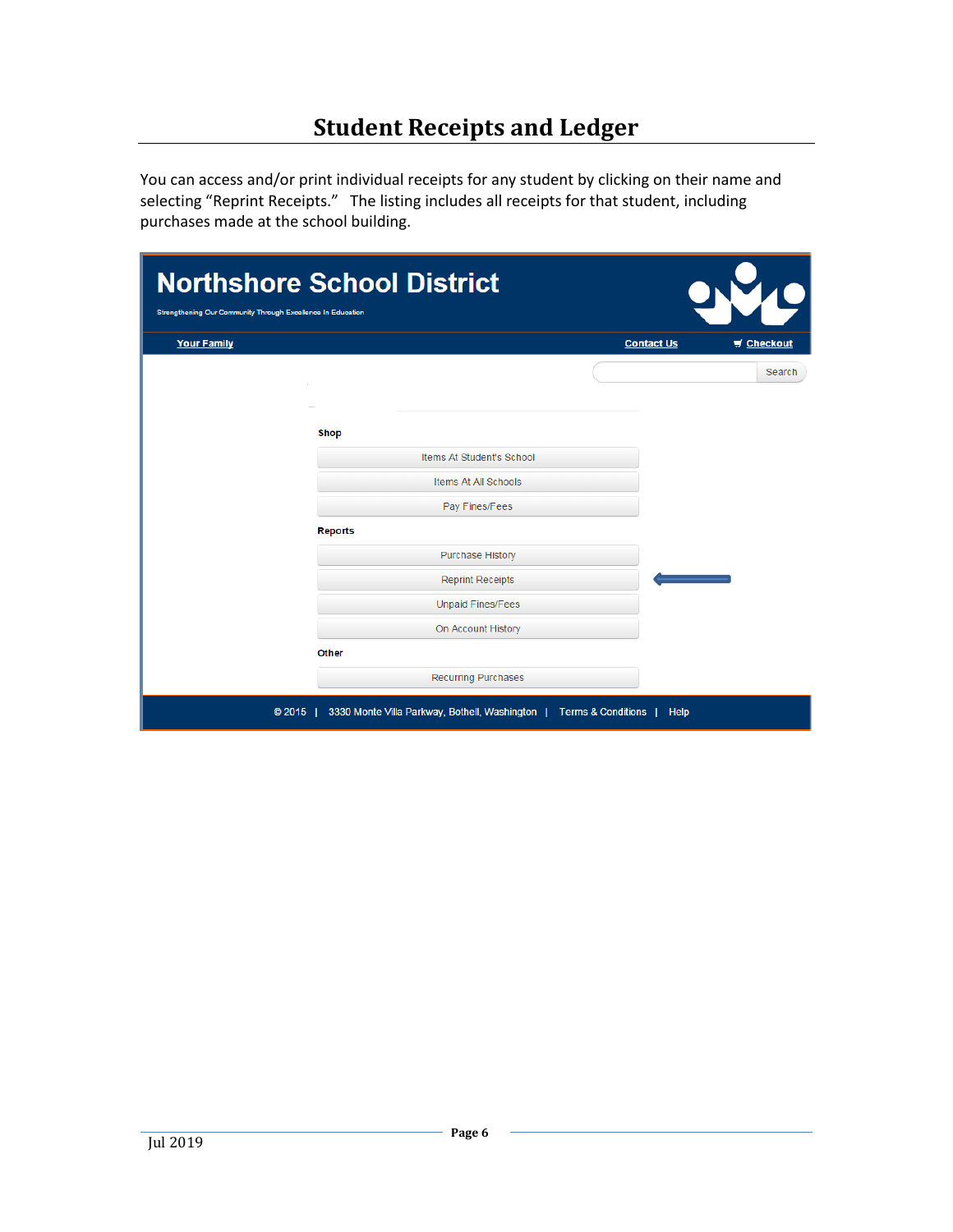Similarly, by selecting "Purchase History" you can access a listing of all purchases for that student.

| E                                                                         |                                  |                                                                                            |             |                                 |                              | $\boxed{\mathbf{x}}$ |   |
|---------------------------------------------------------------------------|----------------------------------|--------------------------------------------------------------------------------------------|-------------|---------------------------------|------------------------------|----------------------|---|
| ĸ<br>⋖<br>$\mathbf{1}$                                                    | of 3 > > 图 目                     |                                                                                            |             |                                 |                              |                      |   |
|                                                                           |                                  |                                                                                            |             |                                 | 3/7/2013 8:50 AM             |                      |   |
|                                                                           |                                  | <b>Customer Ledger</b>                                                                     |             |                                 |                              |                      |   |
| Dates 1/1/2000 - 3/7/2013                                                 |                                  | <b>Northshore School District</b><br>3330 Monte Villa Pky<br>Bothell, WA 98021             |             |                                 |                              |                      |   |
| <b>Excludes Charges On Account</b><br><b>Includes Deposits On Account</b> |                                  |                                                                                            |             |                                 |                              |                      |   |
|                                                                           | 123 Main St<br>Bothell, WA 98021 |                                                                                            |             | Phone Number: none<br>Grade: 11 |                              |                      |   |
| <b>Receipt #: 000071</b><br>Date/Time: 03/01/2013 09:39                   |                                  | <b>Origin Site:</b><br><b>Bothell High School</b><br>Destination Site: Bothell High School |             |                                 |                              |                      | 5 |
| Item                                                                      | <b>Item Description</b>          | Memo                                                                                       | Qty         | <b>Price</b>                    | <b>Line Total</b>            |                      |   |
| CHOIR FEE                                                                 | CHOIR LAB FEE                    |                                                                                            | 1.00        | \$20.00                         | \$20.00                      |                      |   |
| Receipt #: 000071<br>Date/Time: 03/01/2013 09:39                          |                                  | <b>Origin Site:</b><br><b>Bothell High School</b><br>Destination Site: Bothell High School |             | Total:                          | \$20.00                      |                      |   |
| Item                                                                      | <b>Item Description</b>          | <b>Memo</b>                                                                                | <b>Oty</b>  | <b>Price</b>                    | <b>Line Total</b>            |                      |   |
| SPORTS FEE                                                                |                                  |                                                                                            | 1.00        | \$15.00                         | \$15.00                      |                      |   |
| ASB CARD                                                                  |                                  |                                                                                            | 1.00        | \$15.00                         | \$15.00                      |                      |   |
|                                                                           |                                  |                                                                                            |             | <b>Total:</b>                   | \$30.00                      |                      |   |
| Receipt #: 000071                                                         |                                  | <b>Origin Site:</b><br><b>Bothell High School</b><br>Destination Site: Bothell High School |             |                                 |                              |                      |   |
| Date/Time: 03/01/2013 09:39                                               |                                  |                                                                                            |             |                                 |                              |                      |   |
| Item                                                                      | <b>Item Description</b>          | <b>Memo</b>                                                                                | Qty<br>1.00 | <b>Price</b><br>\$12.00         | <b>Line Total</b><br>\$12.00 |                      |   |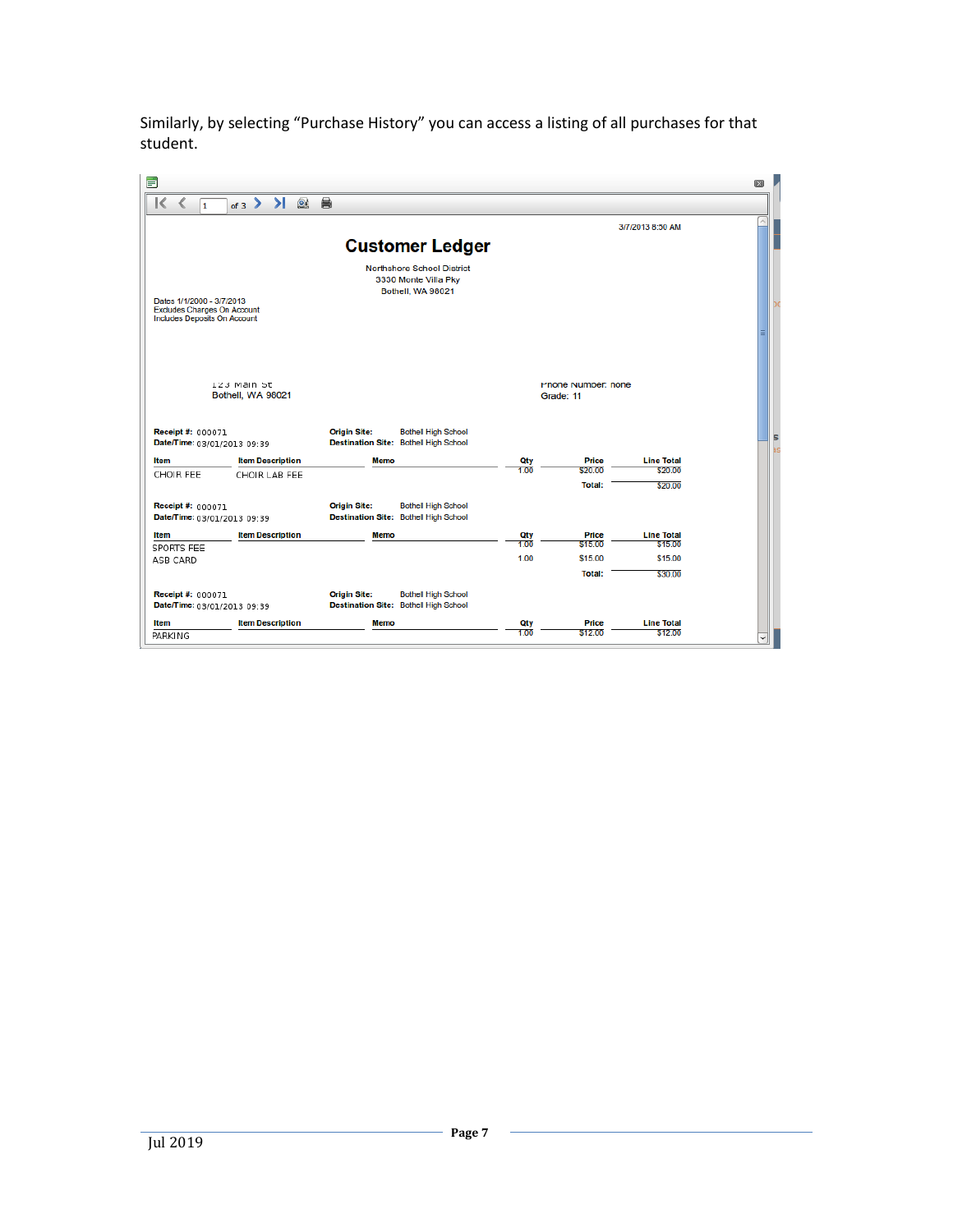<span id="page-7-0"></span>You can pay for outstanding fines and/or fees by selecting "Pay Fines/Fees." Each fine/fee will be listed individually and can be selectively added to your cart.

**Note** – Some optional items will not be available for purchase if the student has outstanding fines or fees. If you have any questions regarding an outstanding fine or fee, please call your building ASB bookkeeper (see "Contact Information" below).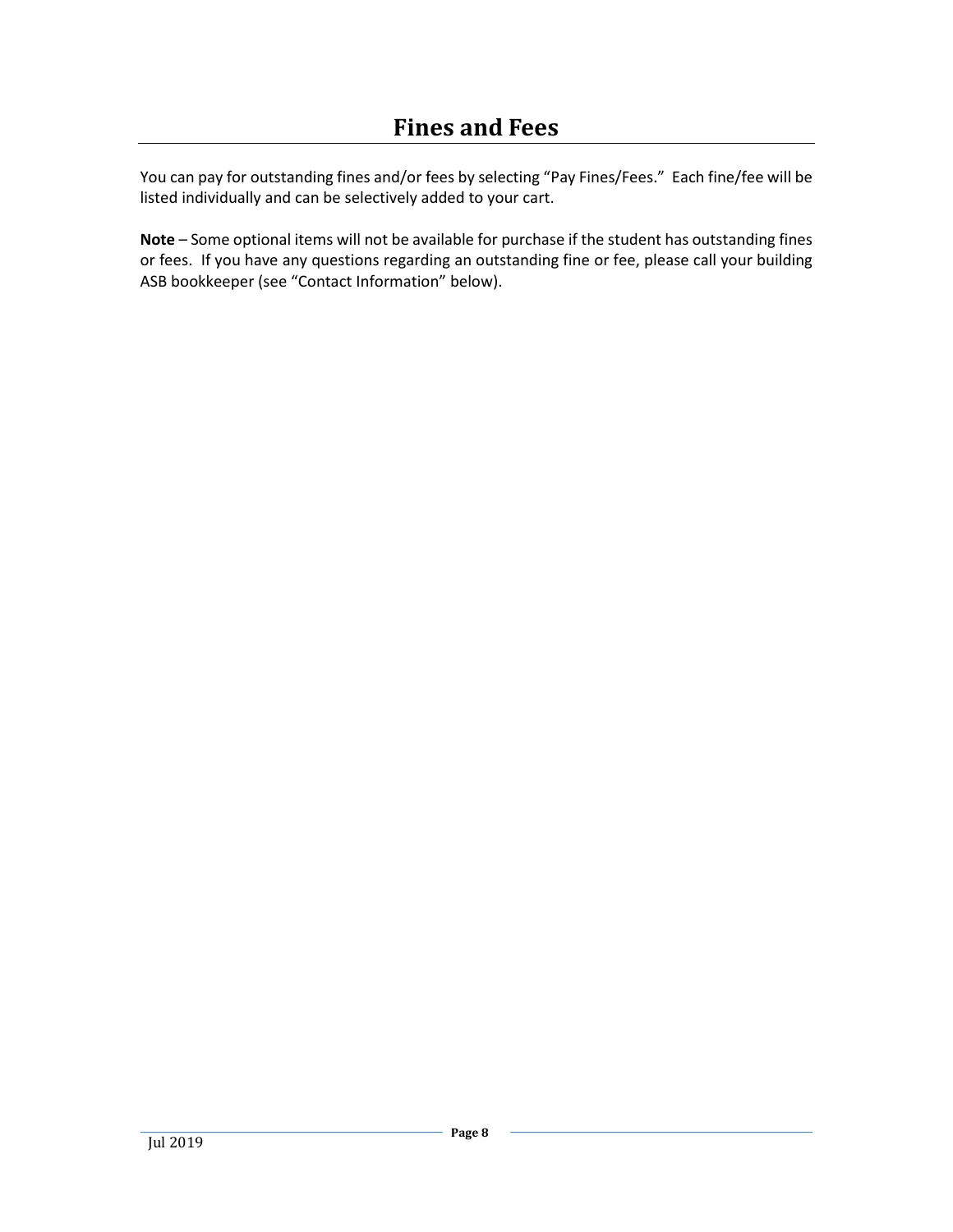#### <span id="page-8-0"></span>**Do I have to purchase online?**

 No. You can pay at the school building during normal business hours. Please contact the office manager or bookkeeper to determine business hours for your school (see "Contact Information" below). Note: Credit cards are accepted online and at our middle and high school offices.

#### **Can I pay for multiple students on one transaction?**

 Yes. You can add items to your cart for as many students as you like and pay with a single transaction.

#### **I have a student who previously graduated. Why do I still see him/her?**

 The system keeps past student accounts open to accommodate payment of outstanding items (fines, fees, etc.).

#### **How do I request a refund?**

 Please contact the bookkeeper at your school to request a refund (see "Contact Information" below).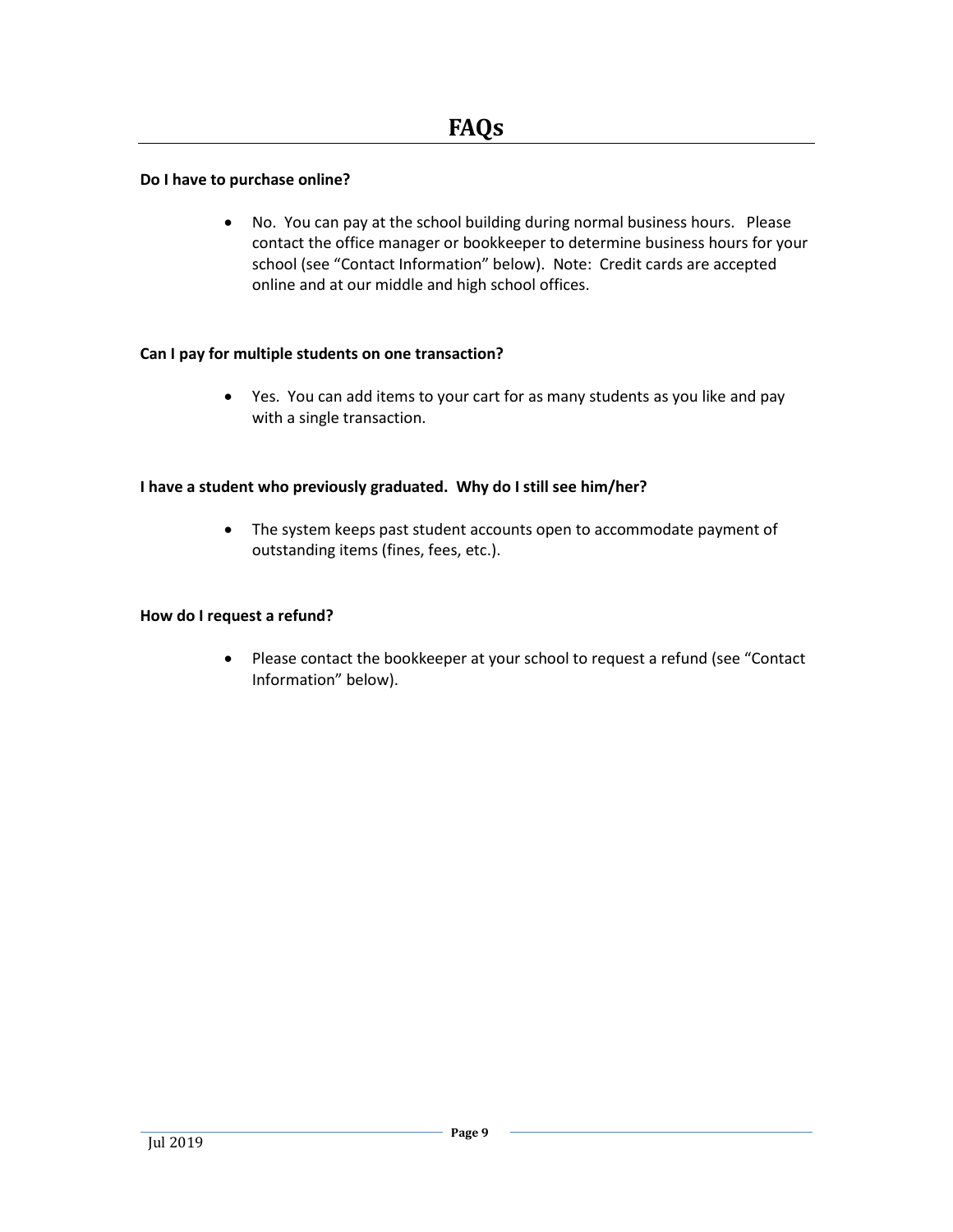# **Contact Information**

### <span id="page-9-0"></span>**Questions? Please contact the bookkeeper/secretary for your school:**

## **High Schools**

## **Bothell High School** Jennee Balyeat jbalyeat@nsd.org

# (425) 408-7033

#### **North Creek High School**

Kristy Waligorski kwaligorski@nsd.org (425) 408-8829

## **Secondary Academy for Success**

Beth Schoen bschoen@nsd.org (425) 408-6601

## **Inglemoor High School** Sarah Heindel sheindel@nsd.org (425) 408-7227

**Woodinville High School** Denise Schwans dschwans@nsd.org (425) 408-7504

## **Middle Schools**

## **Canyon Park Middle School**

Debbi Fisher dfisher@nsd.org (425) 408-6303

### **Leota Middle School**

Melanie Spencer mspencer@nsd.org (425) 408-6503

### **Skyview Middle School**

Marie Jefferson mjefferson@nsd.org (425) 408-6803

**Kenmore Middle School** Brooke Heath bheath@nsd.org (425) 408-6404

**Northshore Middle School** Deepika Uliyar duliyar@nsd.org (425) 408-6703

**Timbercrest Middle School** Kristie Brower kbrower@nsd.org (425) 408-6903